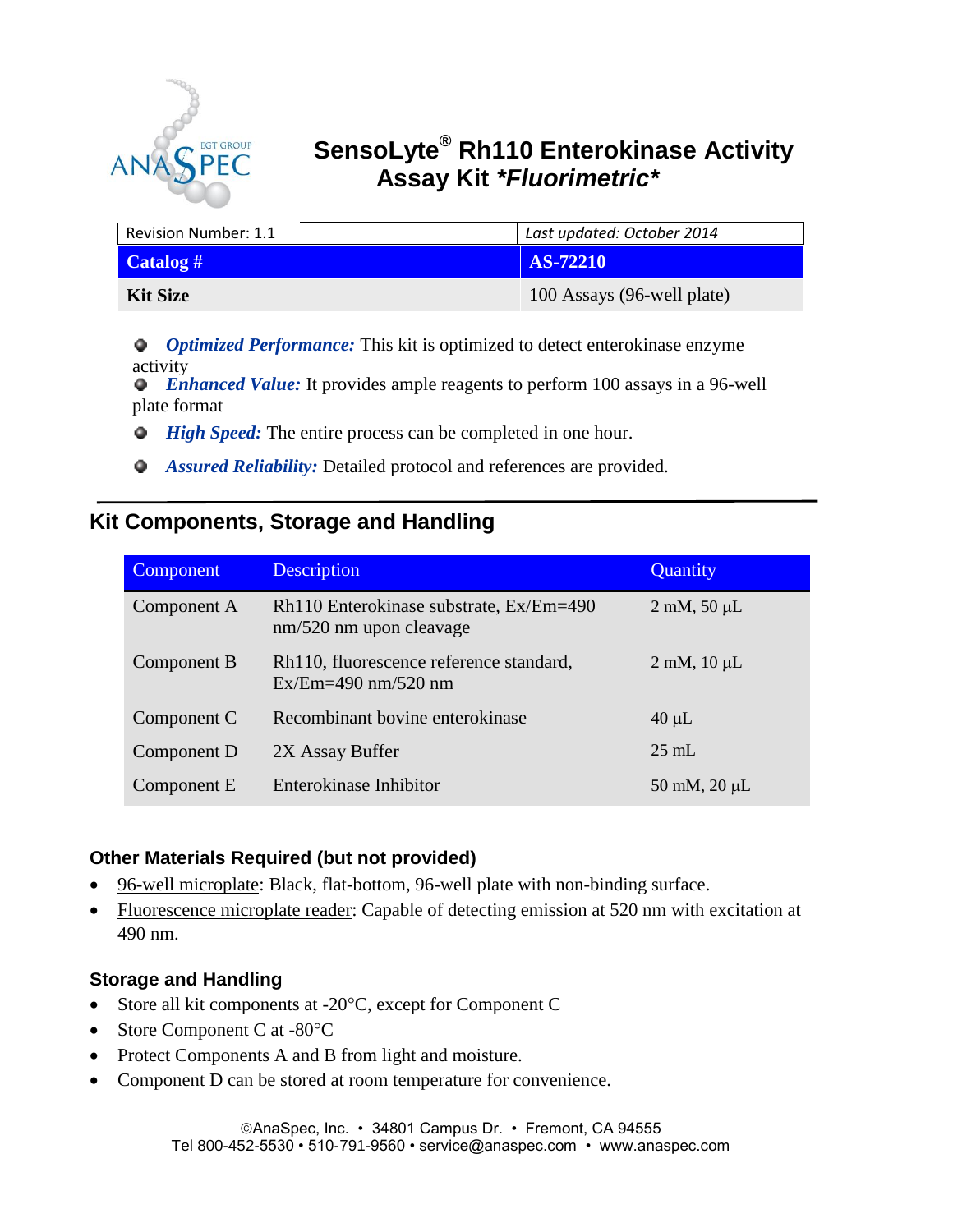### **Introduction**

Enterokinase or enteropeptidase is a heterodimeric serine protease produced by cells in the duodenal wall. It converts trypsinogen to trypsin, indirectly activating a number of pancreatic digestive enzymes.<sup>1,2</sup> Enterokinase is a key enzyme for intestinal digestion of proteins. Its deficiency may cause severe protein malabsorption leading to impaired development and growth.<sup>3</sup> Enterokinase also plays an important role in acute experimental and clinical pancreatitis.<sup>4</sup> The high degree of specificity exhibited by enteropeptidase for cleaving affinity or other tags from recombinant proteins makes it an ideal tool for use in biochemical applications.<sup>5, 6</sup>

The SensoLyte<sup>®</sup> Rh110 Enterokinase Assay Kit employs a fluorogenic substrate for the detection of enterokinase activity. Upon protease cleavage, this substrate generates the Rh110 (rhodamine 110) fluorophore with bright green fluorescence that can be detected at excitation/emission=490/520 nm. The longer-wavelength spectra and higher extinction coefficient of the Rh110 provide greater sensitivity and less interference from other reaction components. The assays are performed in a convenient 96-well microplate format.



Figure 1. Sensitivity of the assay has been tested using serial dilution of bovine enterokinase. Fluorogenic Rh110-based substrate was incubated with the indicated amount of enzyme and fluorescence was measured after 30 min (FlexStation 384II, Molecular Devices). The assay can detect as low as 0.3 ng/mL of active enzyme.

#### **Protocol**

 Note 1: For standard curve, please refer to Appendix II (optional). Note 2: Please use Protocol A or B based on your needs.

#### **Protocol A. Screening compounds using recombinant enzyme.**

#### **1. Prepare working solutions.**

Note: Warm all kit components until thawed to room temperature before starting the experiments.

- 1.1 1X assay buffer: Add 10 mL of 2X assay buffer (Component D) to 10 mL of deionized water.
- 1.2 Enterokinase substrate solution: Dilute enterokinase substrate (Component A) 100-fold in 1X assay buffer. Refer to Table 1. For each experiment, prepare fresh substrate solution. If not using the entire plate, adjust the amount of substrate to be diluted accordingly.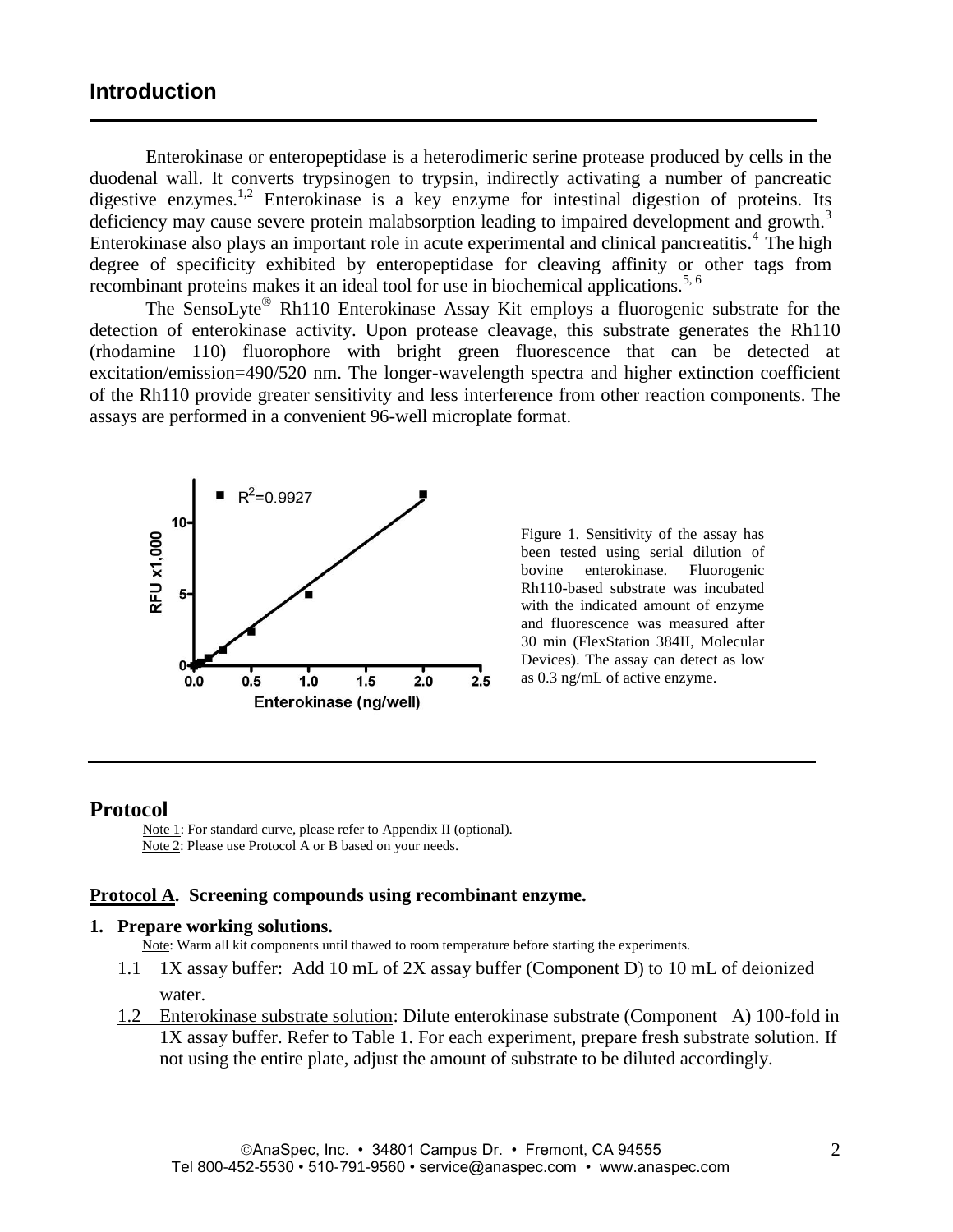Table 1. Enterokinase substrate solution for one 96-well plate (100 assays)

| <b>Components</b>                    | Volume     |
|--------------------------------------|------------|
| Enterokinase substrate (Component A) | $50 \mu L$ |
| 1X assay buffer                      | $4.95$ mL  |
| Total volume                         | 5 mL       |

1.3 Enterokinase diluents: Dilute the enterokinase enzyme (Component C) 100-fold in 1X assay buffer. This amount of enzyme is enough for a full 96-well plate. If not using the entire plate, adjust the amount of enzyme to be diluted accordingly. Note: Prepare enzyme diluents immediately before use. Do not vortex the enzyme solution. Prolonged storage

or vigorous agitation of the diluted enzyme will cause denaturation. Store the enzyme solution on ice.

1.4 Enterokinase inhibitor, E-64: Dilute the 50 mM inhibitor solution (Component E) 10-fold in  $1X$  assay buffer to get 5 mM diluted inhibitor solution. Add  $10 \mu$  of the diluted inhibitor into each of the inhibitor control well.

#### **2. Set up the enzymatic reaction.**

- 2.1 Add test compounds and diluted enzyme solution to the microplate wells. The suggested volume of enzyme solution for one well of a 96-well plate is 40  $\mu$ L and test compound is  $10 \mu L$ .
- 2.2 Simultaneously set up the following control wells, as deemed necessary:
	- $\triangleright$  Positive control contains the diluted enterokinase without test compound.
	- $\triangleright$  Inhibitor control contains the diluted enterokinase and inhibitor.
	- $\triangleright$  Vehicle control contains enzyme and vehicle used in delivering test compound (e.g. DMSO, concentration not to exceed 1%).
	- $\triangleright$  Test compound control contains 1X assay buffer and test compound. Some test compounds have strong autofluorescence and may give false results.
	- $\triangleright$  Substrate control contains 1X assay buffer.
- 2.3 Using the 1X assay buffer, bring the total volume of all controls to 50  $\mu$ L.
- 2.4 Optional: Pre-incubate the plate for 10 min. at assay temperature. Any temperature (the *assay temperature*) from room temperature to 37°C may be used, as long as the subsequent incubations are performed at the same temperature.

#### **3. Run the enzymatic reaction.**

- 3.1 Add 50  $\mu$ L of the enterokinase substrate solutions into each well. For best accuracy, it is advisable to have the substrate solution equilibrated to the assay temperature. Mix the reagents completely by shaking the plate gently for 30 sec.
- 3.2 Measure fluorescence signal:
	- For kinetic reading: Immediately start measuring fluorescence at Ex/Em=490 nm/520 nm continuously and record data every 5 min. for 30 to 60 min.
	- For end-point reading: Incubate the reaction for 30 to 60 min. Keep plate from direct light. Mix the reagents and measure fluorescence intensity at Ex/Em=490 nm/520 nm.
- 3.3 For methods of data analysis: Refer to Appendix I.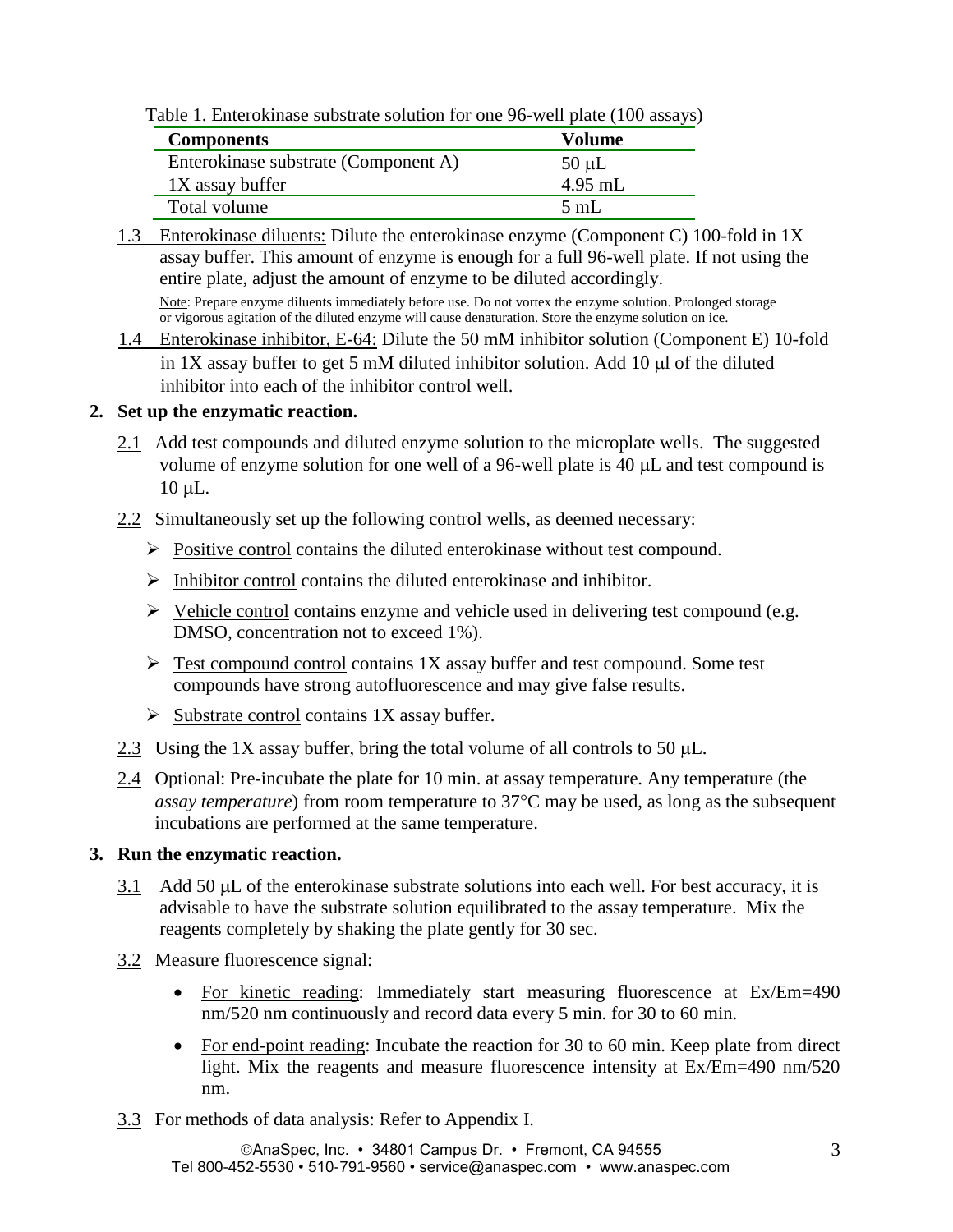

Figure 2. Inhibition of enterokinase activity by E-64 was measured with SensoLyte® Rh110 Enterokinase Assay Kit.

## **Protocol B. Measuring enterokinase activity in biological samples.**

#### **1. Prepare working solutions.**

Note: Warm all kit components until thawed to room temperature before starting the experiments.

1.1 The enterokinase substrate solution: Dilute enterokinase substrate (Component A) in 2X assay buffer (Component D). Refer to Table 1. If not using the entire plate, adjust the amount of substrate to be diluted accordingly.

|  | Table 1. Enterokinase substrate solution for one 96-well plate (100 assays) |  |  |
|--|-----------------------------------------------------------------------------|--|--|
|  |                                                                             |  |  |

| <b>Components</b>                    | <b>Volume</b> |
|--------------------------------------|---------------|
| Enterokinase substrate (Component A) | $50 \mu L$    |
| 2X assay buffer (Component D)        | $4.95$ mL     |
| Total volume                         | 5 mL          |
|                                      |               |

### **2. Set up the enzymatic reaction.**

- 2.1 Add 50  $\mu$ L of enterokinase containing sample.
- 2.2 Set up the following control wells at the same time, as deemed necessary:
	- $\triangleright$  Positive control contains purified active enterokinase
	- $\triangleright$  Substrate control contains deionized water.
- 2.3 Bring the total volume of all controls to 50  $\mu$ L.
- 2.4 Optional: Pre-incubate the plate for 10 min. at assay temperature. Any temperature (the *assay temperature*) from room temperature to 37<sup>o</sup>C may be used, as long as the subsequent incubations are performed at the same temperature.

#### **3. Run the enzymatic reaction.**

- 3.1 Add 50  $\mu$ L of the enterokinase substrate solutions into each well. For best accuracy, it is advisable to have the substrate solution equilibrated to the assay temperature. Mix the reagents completely by shaking the plate gently for 30 sec.
- 3.2 Measure fluorescence signal: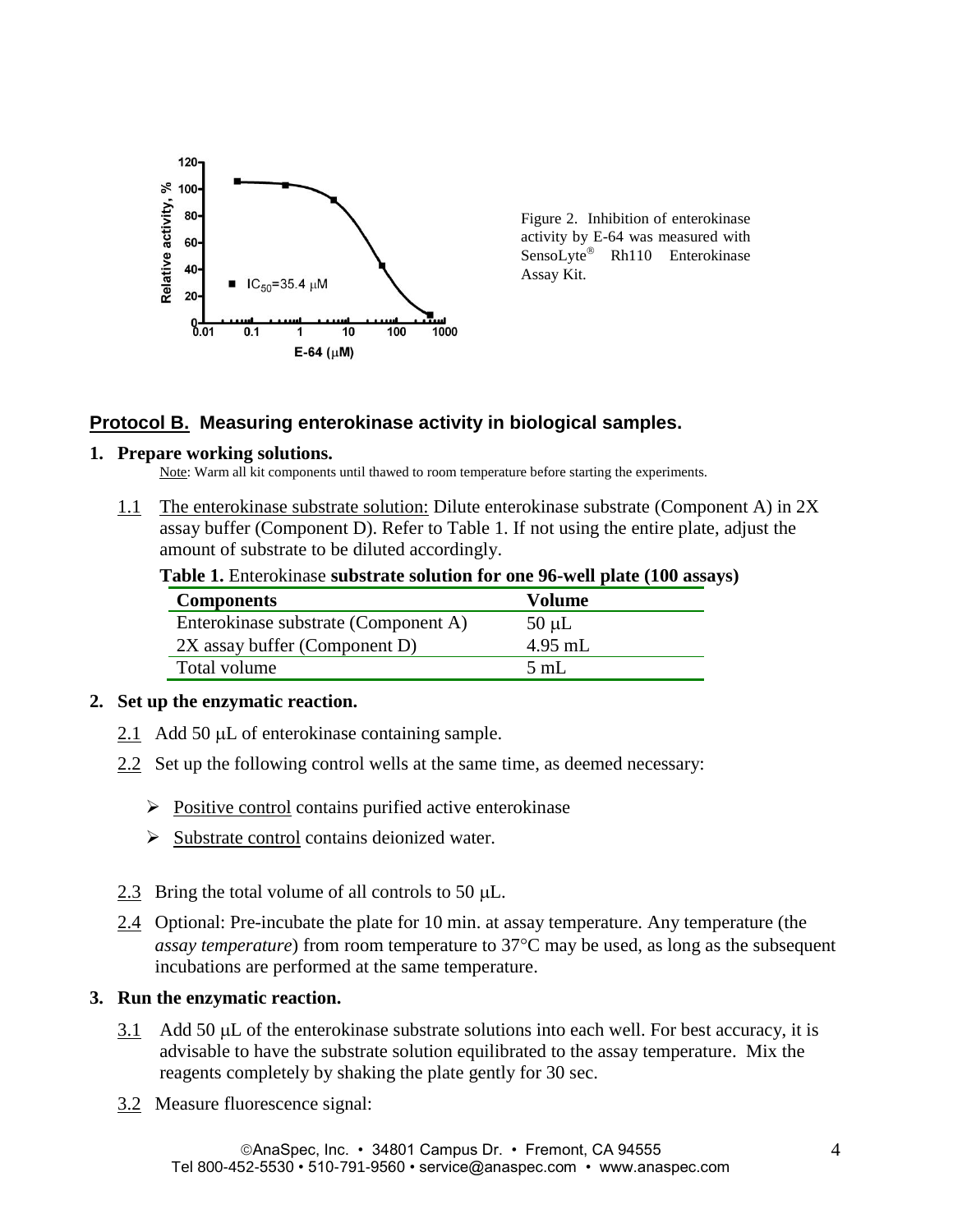- For kinetic reading: Immediately start measuring fluorescence at Ex/Em=490 nm/520 nm continuously and record data every 5 min. for 30 to 60 min.
- For end-point reading: Incubate the reaction for 30 to 60 min. Keep plate from direct light. Mix the reagents and measure fluorescence intensity at Ex/Em=490 nm/520 nm.
- 3.3 For methods of data analysis: Refer to Appendix I.

## **Appendix I. Data Analysis**

- The fluorescence reading from the substrate control well is used as the background fluorescence. This background reading should be subtracted from the readings of the other wells containing substrate. All fluorescence readings are expressed in relative fluorescence units (RFU).
- For kinetics analysis:
	- $\triangleright$  Plot data as RFU versus time for each sample. To convert RFUs to the concentration of the product of the enzymatic reaction, please refer to Appendix II for establishing a fluorescence reference standard.
	- $\triangleright$  Determine the range of initial time points during which the reaction is linear. Typically, the first 10-15% of the reaction will be the optimal range.
	- $\triangleright$  Obtain the initial reaction velocity (V<sub>o</sub>) in RFU/min by determining the slope of the linear portion of the data plot.
	- A variety of data analyses can be done, e.g., determining inhibition %, EC<sub>50</sub>, IC<sub>50</sub>, K<sub>m</sub>, K<sub>i</sub>, etc.
- For endpoint analysis:
	- $\triangleright$  Plot data as RFU versus concentration of test compounds.
	- A variety of data analyses can be done, e.g., determining inhibition %,  $EC_{50}$ ,  $IC_{50}$ , etc.

## **Appendix II. Instrument Calibration**

- Fluorescence reference standard: Dilute the 2 mM fluorescence standard solution (Component B) 100-fold to 20  $\mu$ M in 1X assay buffer. Do 2-fold serial dilutions to get concentrations of 10, 5, 2.5, 1.25, 0.625, and 0.313  $\mu$ M, include an assay buffer blank. Add 50  $\mu$ L/well of these serially diluted reference solutions.
- Add 50  $\mu$ L/well of the diluted enterokinase substrate solution (refer to Protocol A, Step 1.2) for preparation).

 Note: The enterokinas*e* substrate solution is added to the reference standard to normalize for the intrinsic substrate fluorescence. If multiple concentrations of substrate are used, this step must be performed for each concentration.

- Measure the fluorescence of the reference standard and substrate control wells at Ex/Em=490 nm/520 nm. Use the same setting of sensitivity as used in the enzyme reaction.
- Plot the reference standard curve as RFU (relative fluorescent units) versus concentration*.*